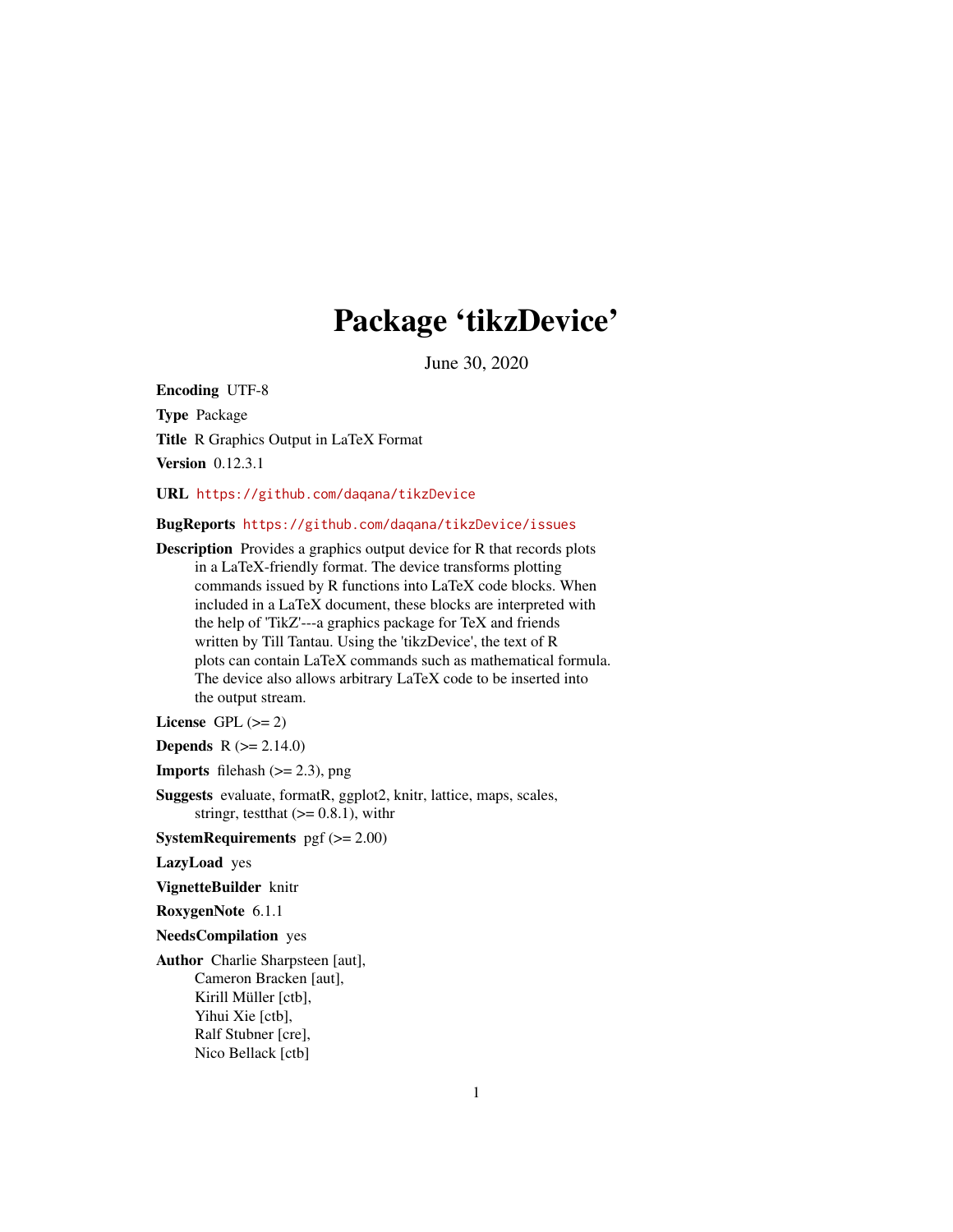<span id="page-1-0"></span>Maintainer Ralf Stubner <ralf.stubner@gmail.com> Repository CRAN Date/Publication 2020-06-30 07:28:18 UTC

## R topics documented:

| Index |  |
|-------|--|

<span id="page-1-1"></span>tikzDevice-package *Support for native LaTeX output of R graphics*

#### **Description**

The tikzDevice package implements the  $tikz()$  ouput device which generates R graphics in a LaTeX friendly format. LaTeX handles the typesetting of all text in graphics generated by tikz. This allows for seamless integration between these graphics and documents that are also being typeset by LaTeX. Using LaTeX to generate graph text also means that LaTeX mathematics can be typeset directly into labels and annotations.

### Options That Affect Package Behavior

The **tikzDevice** package is currently influenced by a number of global options that may be set in scripts, from the console or in a . Rprofile file. All of the options can be set by using options (<option> = <value>). These options allow for the use of custom documentclass declarations, LaTeX packages, and typesetting engines (e.g. XeLaTeX or LuaLaTeX). The defaults, if are any for a given option, are shown below the description. The global options are:

- tikzDefaultEngine Specifies which typesetting engine functions in the tikzDevice package will prefer. Current possible values are pdftex, xetex or luatex. Respectively, these values trigger the use of the pdflatex, xelatex and lualatex compilers.
- tikzLatex Specifies the location of the LaTeX compiler to be used by tikzDevice. Setting this option may help the package locate a missing compiler. The default is searched for when the package is loaded, otherwise it can be set manually. This option may be set as follows: options( tikzLatex = '/path/to/latex/compiler' ).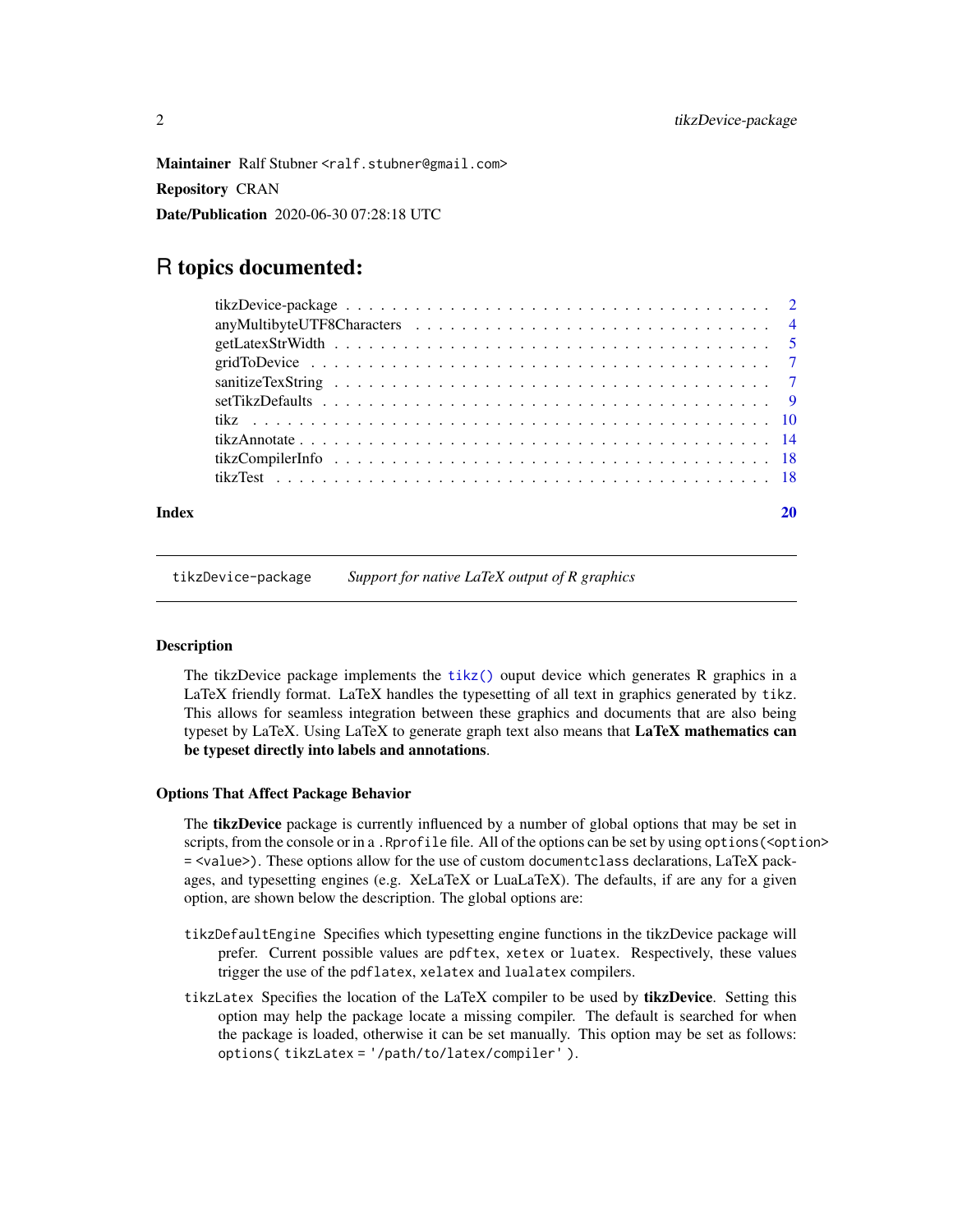- <span id="page-2-0"></span>tikzXelatex Functions similar to tikzLatex, except this option specifies the location of the Xe-LaTeX compiler.
- tikzLualatex Functions similar to tikzLatex, except this option specifies the location of the LuaLaTeX compiler.
- tikzMetricsDictionary When using the graphics device provided by tikzDevice, you may notice that appears to "lag" or "hang" when commands such as plot() are executed. This is because the device must query the LaTeX compiler for string widths and font metrics. For a normal plot, this may happen dozens or hundreds of times- hence becomes unresponsive for a while. The good news is that the  $tikz()$  code is designed to cache the results of these computations so they need only be performed once for each string or character. By default, these values are stored in a temporary cache file which is deleted when is shut down. A location for a permanent cache file may be specified by setting the value of tikzMetricsDictionary in .Rprofile with options(tikzMetricsDictionary = '/path/to/dictionary/location').
- tikzDocumentDeclaration A string. The LaTeX documentclass declaration used in output files when standAlone == TRUE. tikzDocumentDeclaration also influences the calculation of font metrics. The default value is: options(tikzDocumentDeclaration = "\\documentclass[10pt]{article}")
- tikzLatexPackages A character vector. These are the packages which are included when using the pdftex engine and [tikz\(\)](#page-9-1) is used with the the standAlone option as well as when font metrics are calculated.
- tikzXelatexPackages This option works like tikzLatexPackages, except is is used when the xetex engine is in use.
- tikzLualatexPackages This option works like tikzXelatexPackages, except is is used when the luatex engine is in use.
- tikzFooter A character vector. The footer to be used only when standAlone==TRUE.
- tikzMetricPackages A character vector. These are the packages which are additionally loaded when doing font metric calculations. As you see below, the font encoding is set to Type 1. This is very important so that character codes of LaTeX and match up. The default value is: options(tikzMetricPackages = c( "\\usepackage[utf8]{inputenc}","\\usepackage[T1]{fontenc}","\\us ))
- tikzUnicodeMetricPackages This vector is used when font metric calculations are performed using the xetex or luatex engines. It should have the same contents as tikzMetricPackages with the addition of the fontspec and xunicode packages.
- tikzSanitizeCharacters A character vector of special latex characters to replace. These values should correspond to the replacement values from the tikzReplacementCharacters option. See [sanitizeTexString\(\)](#page-6-1) for more details.
- tikzReplacementCharacters A character vector of replacements for special latex characters. These values should correspond to the values from the tikzSanitizeCharacters option.
- tikzLwdUnit A numeric that denotes the number of pts in LaTeX that lwd=1 in R is translated to. Defaults to 0.4 (LaTeX and TikZ default); for compatibility with R default, please use 72.27/96 (96 pixels in R is 1 inch, which is 72.27 points in TeX).
- tikzPdftexWarnUTF A TRUE/FALSE value that controls whether warnings are printed if Unicode characters are sent to a device using the pdftex engine.
- tikzSymbolicColors A logical value indicating whether colors are written as RGB values or as symbolic names in which case the need to be defined in the LaTeX document.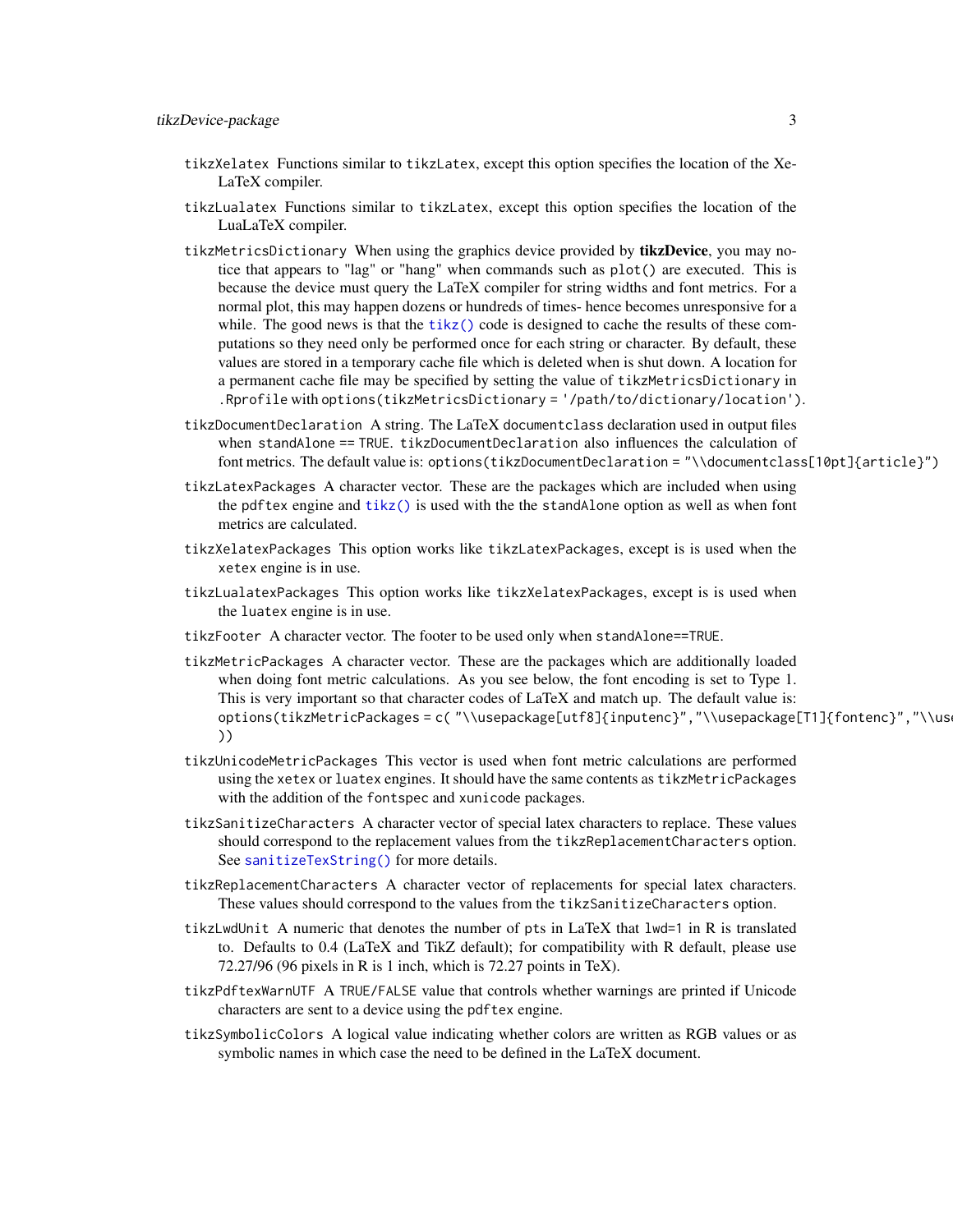<span id="page-3-0"></span>tikzMaxSymbolicColors an integer number indicating the maximal number of distinct colors to write symbolically. Any excess color will be defined as if symbolicColors was set to FALSE.

Default values for all options may be viewed or restored using the [setTikzDefaults\(\)](#page-8-1) function.

## Author(s)

```
See packageDescription("tikzDevice").
```
Submit bug reports to: <https://github.com/yihui/tikzDevice/issues>

## References

The TikZ and PGF Packages: Manual for version 2.00 <http://sourceforge.net/projects/pgf> Till Tantau, February 20, 2008

#### See Also

[tikz\(\)](#page-9-1)

anyMultibyteUTF8Characters

*Check If a String Contains Multibyte UTF-8 characters*

#### Description

This function is used by tikzDevice to check if an incoming string contains multibyte UTF-8 characters

## Usage

```
anyMultibyteUTF8Characters(string, encoding = "UTF-8")
```
## Arguments

| string   | A character vector of length 1 (a string). |
|----------|--------------------------------------------|
| encoding | Unused.                                    |

### Details

This function searches through the characters in the given string, if any of the characters in the string are more than one byte then the function returns TRUE otherwise it returns FALSE.

The function will assume an input encoding of UTF-8 but will take any specified encoding into account and will convert from the specified encoding to UTF-8 before doing any checks

#### Value

A boolean value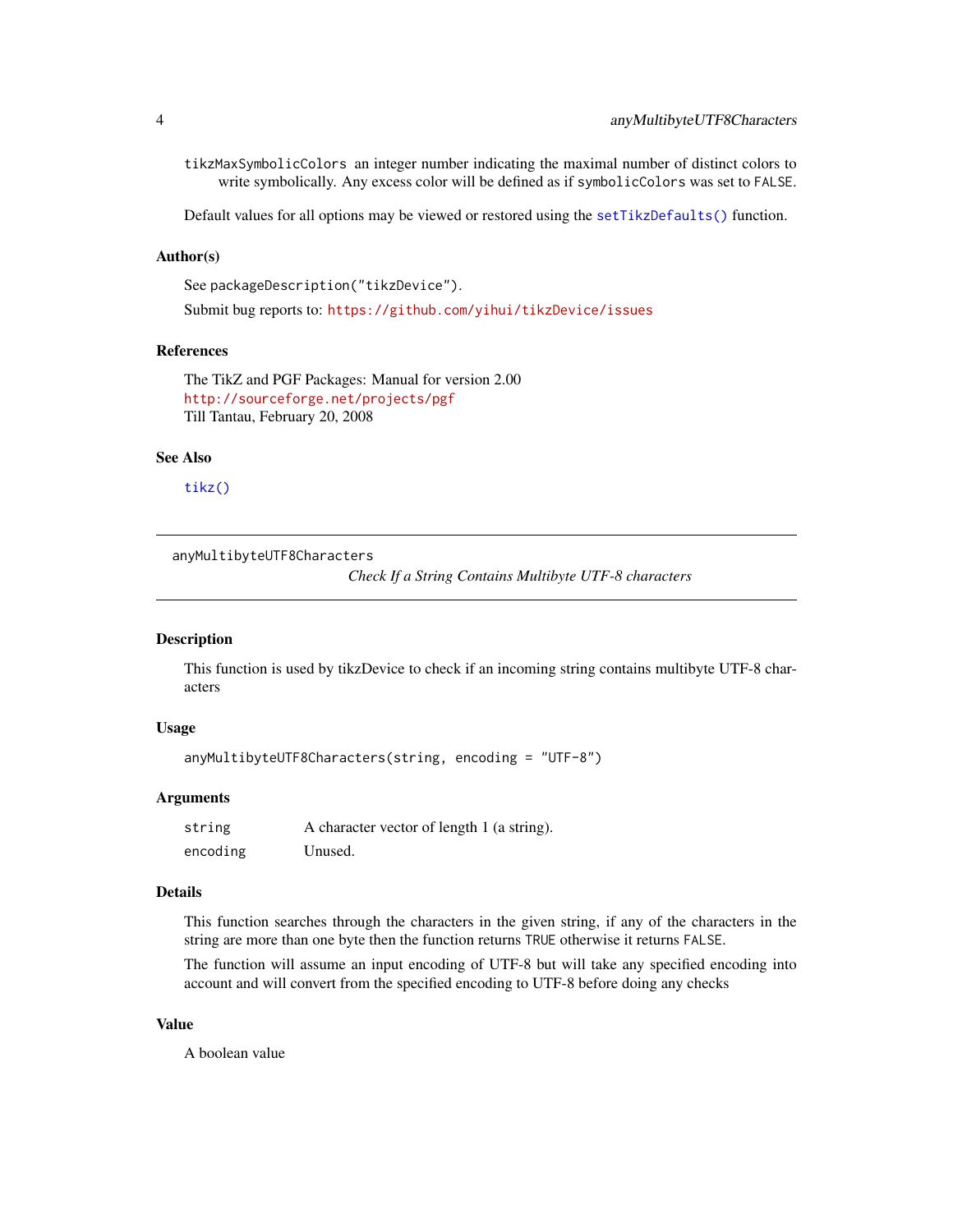## <span id="page-4-0"></span>getLatexStrWidth 5

## Author(s)

Cameron Bracken <cameron.bracken@gmail.com>

#### See Also

[tikz\(\)](#page-9-1)

## Examples

```
# TRUE
anyMultibyteUTF8Characters('R is GNU ©, but not ®')
# FALSE
anyMultibyteUTF8Characters('R is GNU copyright but not restricted')
```
<span id="page-4-2"></span>getLatexStrWidth *Obtain Font Metrics from LaTeX*

## <span id="page-4-1"></span>Description

These functions calculate the width of a character or string as it would appear after being compiled by LaTeX.

#### Usage

```
getLatexStrWidth(texString, cex = 1, face = 1,
  engine = getOption("tikzDefaultEngine"),
  documentDeclaration = getOption("tikzDocumentDeclaration"), packages,
  verbose = interactive(), diagnose = FALSE)
getLatexCharMetrics(charCode, cex = 1, face = 1,
  engine = getOption("tikzDefaultEngine"),
  documentDeclaration = getOption("tikzDocumentDeclaration"), packages,
  verbose = interface()
```
## Arguments

| texString           | An arbitrary string for which the width is to be calculated. May contain LaTeX<br>markup.                                                                        |
|---------------------|------------------------------------------------------------------------------------------------------------------------------------------------------------------|
| cex                 | a real number that specifies a scaling factor that is to be applied to device output.                                                                            |
| face                | an integer in the range $1:5$ that specifies the font face to use. See par for details.                                                                          |
| engine              | a string specifying which TeX engine to use. Possible values are 'pdftex', 'xe-<br>tex' and 'luatex'. See the Unicode section of tikzDevice-package for details. |
| documentDeclaration |                                                                                                                                                                  |
|                     | See the sections "Options That Affect Package Behavior" and "Font Size Calcu-<br>lations" of tikzDevice-package for more details.                                |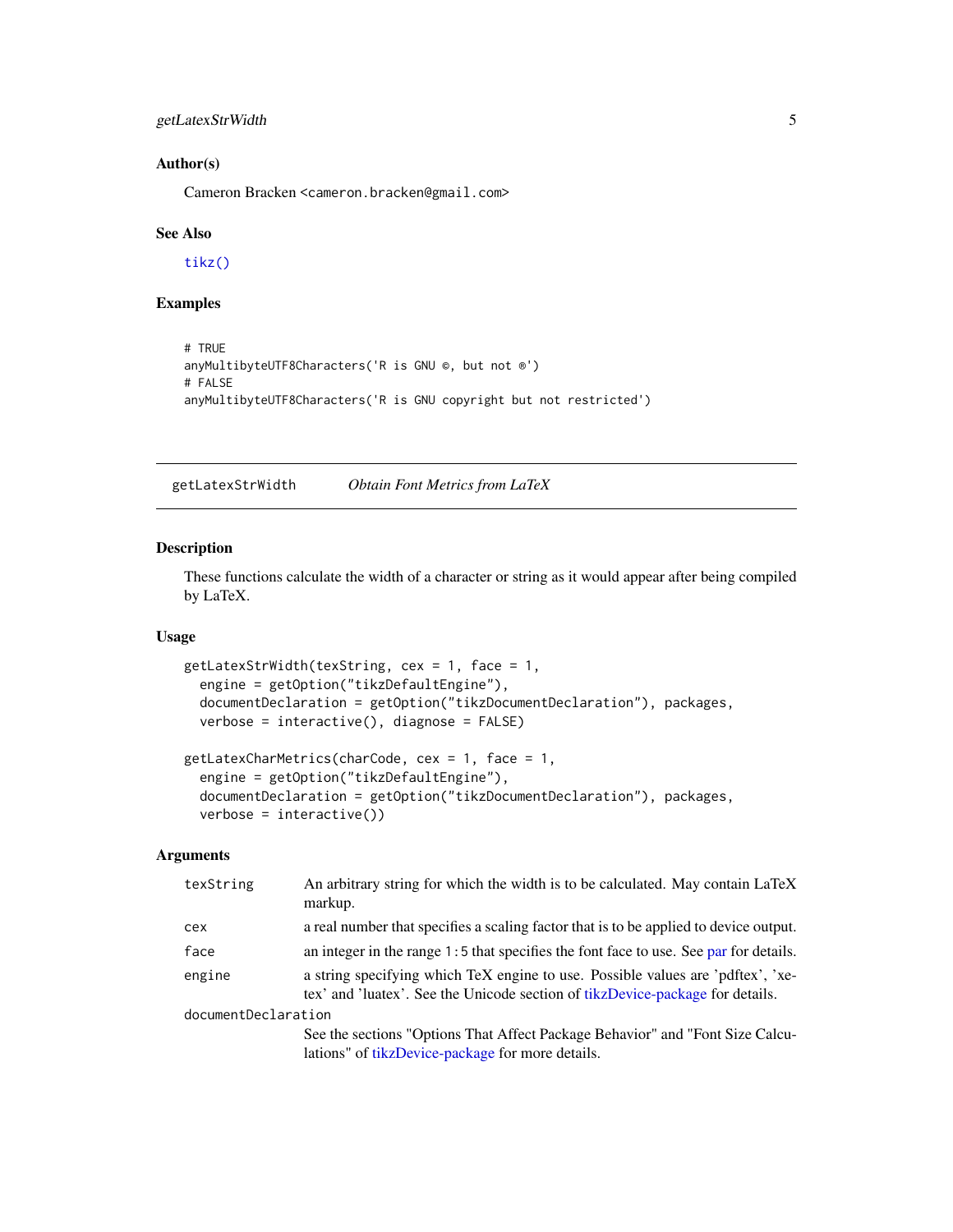<span id="page-5-0"></span>

| packages | See the section "Options That Affect Package Behavior" of tikzDevice-package.                                                                                                                             |
|----------|-----------------------------------------------------------------------------------------------------------------------------------------------------------------------------------------------------------|
| verbose  | A logical value indicating whether diagnostic messages are printed when mea-<br>suring dimensions of strings. Defaults to TRUE in interactive mode only, to FALSE<br>otherwise.                           |
| diagnose | pass TRUE to print detailed error information.                                                                                                                                                            |
| charCode | an integer that corresponds to a symbol in the ASCII character table under the<br>Type 1 font encoding. All numeric values are coerced using as . integer ().<br>Non-numeric values will not be accepted. |

## Details

These functions are used internally by the tikz device for proper string placement in graphics. Both functions check to see if metrics exist in a global or temporary dictionary (as defined in options('tikzMetricsDictionary')) and if so will pull the metrics from there. If the dictionary does not exist, then a temporary one is created for the current R session. Metrics are calculated via system calls to LaTeX compilers. Querying compilers to calculate metrics is expensive and so we strongly recommend setting options('tikzMetricsDictionary') <-'/path/to/dictionary' to create a global dictionary.

#### Value

getLatexStrWidth

The width of texString in points.

getLatexCharMetrics

A numeric vector holding ascent, descent and width. Values should all be nonnegative.

#### Author(s)

Charlie Sharpsteen <source@sharpsteen.net> and Cameron Bracken <cameron.bracken@gmail.com>

#### References

PGF Manual

## Examples

```
getLatexStrWidth('{\\\\tiny Hello \\\\LaTeX!}')
```

```
# Calculate ascent, descent and width for "A"
getLatexCharMetrics(65)
```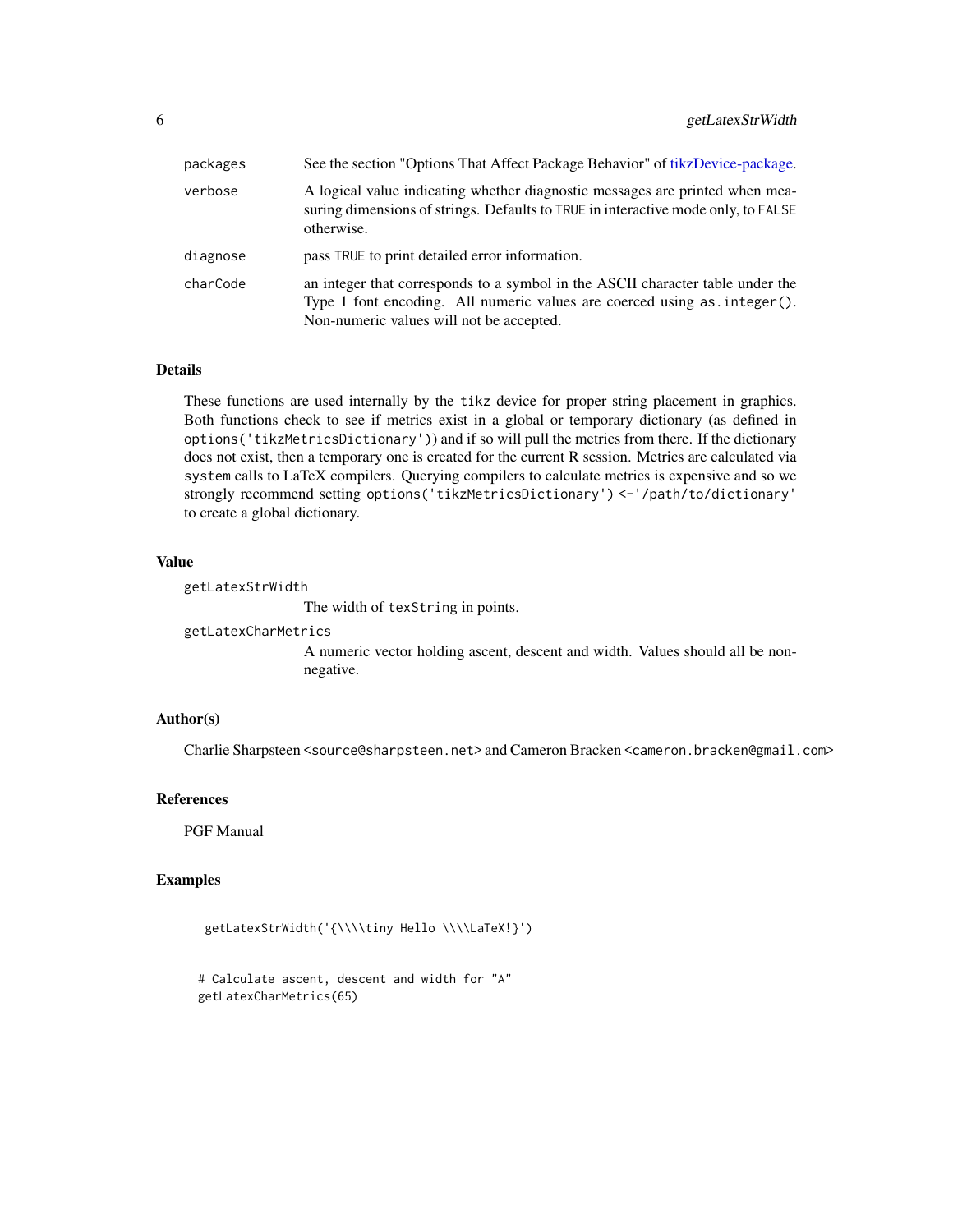#### <span id="page-6-2"></span><span id="page-6-0"></span>Description

This function converts a coordinate pair specifying a location in a grid [viewport\(\)](#page-0-0) in grid units to a coordinate pair specifying a location in device units relative to the lower left corner of the plotting canvas.

## Usage

gridToDevice( $x = 0$ ,  $y = 0$ , units = "native")

#### Arguments

| X     | x coordinate.                                                                                                                          |
|-------|----------------------------------------------------------------------------------------------------------------------------------------|
| v     | y coordinate. If no values are given for x and y, the location of the lower-left<br>corner of the current viewport will be calculated. |
| units | Character string indicating the units of $x$ and $y$ . See the unit () function for<br>acceptable unit types.                          |

## Value

A tuple of coordinates in device units.

#### Author(s)

Charlie Sharpsteen <source@sharpsteen.net>

#### See Also

[unit\(\)](#page-0-0) [viewport\(\)](#page-0-0) [convertX\(\)](#page-0-0) [convertY\(\)](#page-0-0) [current.transform\(\)](#page-0-0)

<span id="page-6-1"></span>sanitizeTexString *Replace LaTeX Special Characters in a String*

## Description

This function is used by tikzDevice when sanitize = TRUE to replace special LaTeX characters (such as the comment character where the user does not have direct control over the generated text.

#### Usage

```
sanitizeTexString(string, strip = getOption("tikzSanitizeCharacters"),
  replacement = getOption("tikzReplacementCharacters"))
```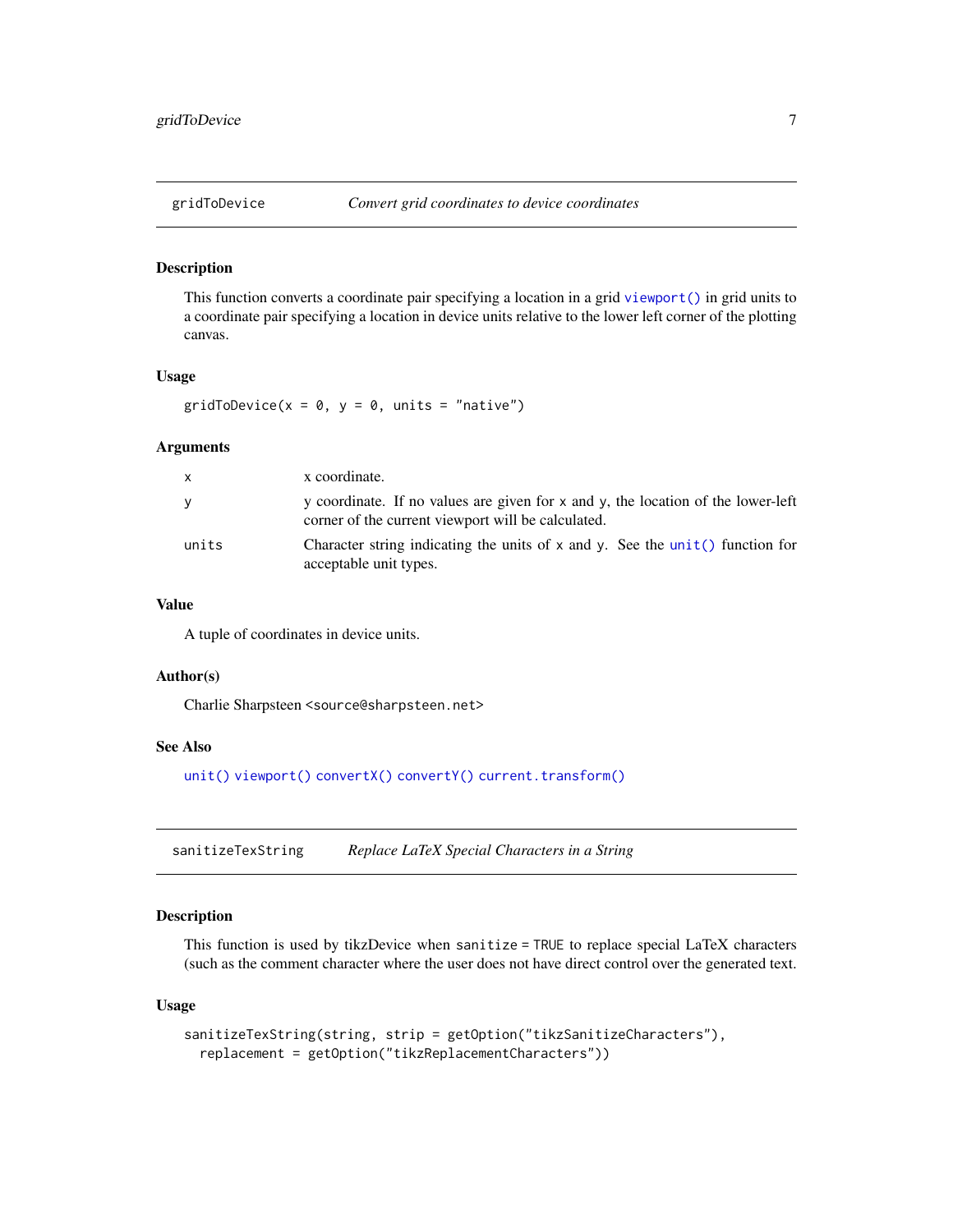#### <span id="page-7-0"></span>Arguments

| string      | A character vector of length 1 (a string).             |
|-------------|--------------------------------------------------------|
| strip       | A character vector of single characters to search for. |
| replacement | A character vector of replacement values.              |

## Details

sanitizeTexString() searches character by character through a string replacing each occurrence of a special character contained in strip[i] with the corresponding replacement value in replacement[i]. tikzDevice calls back this function for every piece of text when the sanitize option is TRUE. See [tikz\(\)](#page-9-1) for more information on the default special characters and replacement values.

By default, tikzSanitizeCharacters replaces the following characters:

 $\bullet$  % • \$ • } • {  $\bullet$  ^  $\bullet$   $\overline{\phantom{0}}$ • # • &

 $\bullet$  ~

With the contents of tikzReplacementCharacters:

- $\sqrt{\%}$
- \$
- $\bullet$  \}
- $\bullet$  \{
- $\bullet$  ^{}
- $\bullet$   $_{-}$ {}
- #
- &
- $\char'$

These defaults may be adjusted using the [options\(\)](#page-0-0) function.

## Value

sanitizedString

A character vector of length 1 with all special characters replaced.

## Author(s)

Cameron Bracken <cameron.bracken@gmail.com>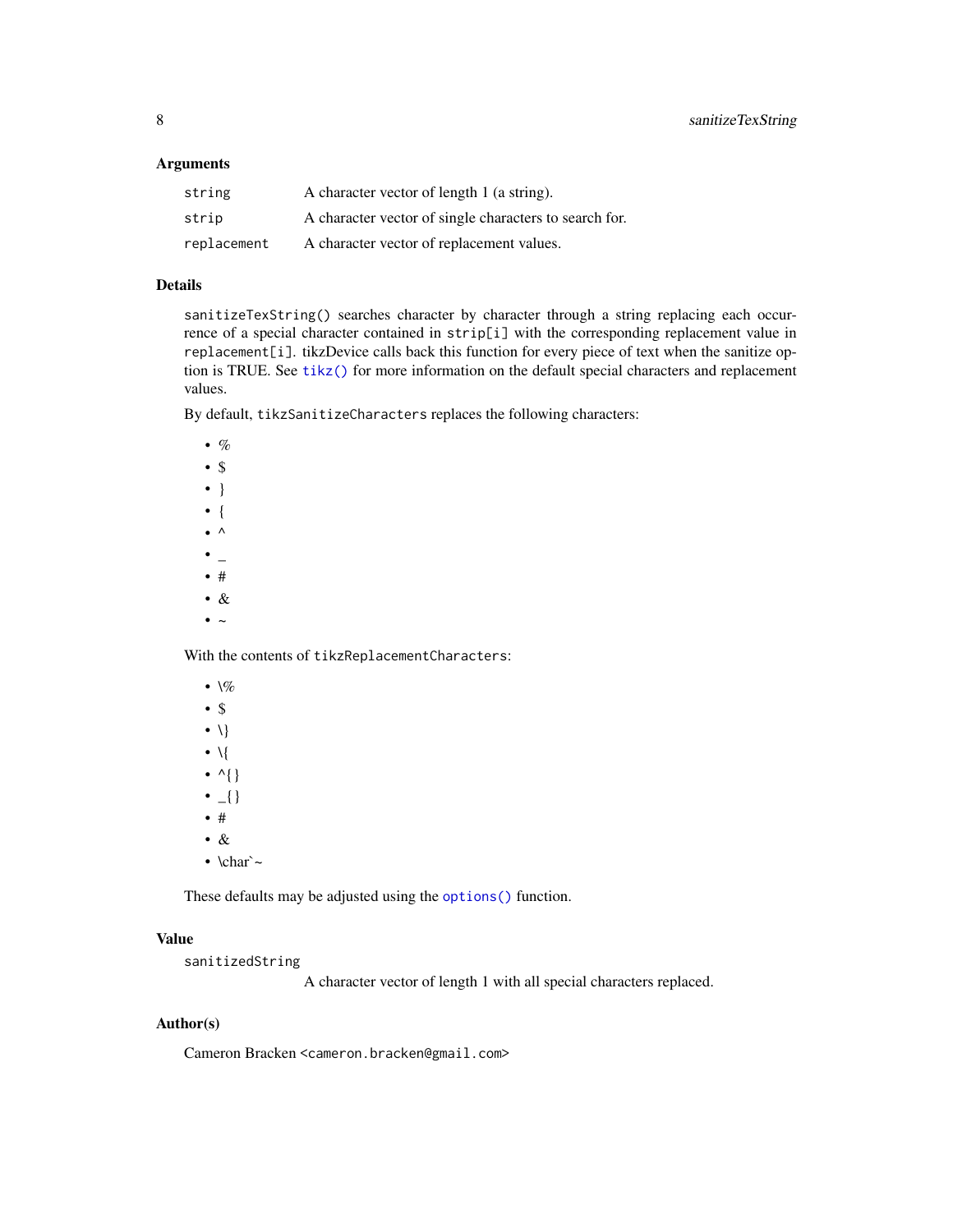## <span id="page-8-0"></span>setTikzDefaults 9

## See Also

[tikz\(\)](#page-9-1)

#### Examples

```
# Be careful with sanitizing, it may lead to unexpected behavior.
# For example, we may want -1 to be a superscript it gets
# sanitized away with the other default special characters.
# The string appears in LaTeX exactly as shown.
## Not run:
  sanitizeTexString('10\% of 10$ is 10^\{-1\}$')
## End(Not run)
```
<span id="page-8-1"></span>setTikzDefaults *Reset tikzDevice options to default values.*

## Description

This function resets the following options:

#### Usage

setTikzDefaults(overwrite = TRUE)

#### Arguments

overwrite Should values that are allready set in options() be overwritten?

### Details

- tikzDefaultEngine
- tikzLatex
- tikzDocumentDeclaration
- tikzFooter
- tikzLatexPackages
- tikzXelatexPackages
- tikzLualatexPackages
- tikzMetricPackages
- tikzUnicodeMetricPackages
- tikzSanitizeCharacters
- tikzReplacementCharacters
- tikzPdftexWarnUTF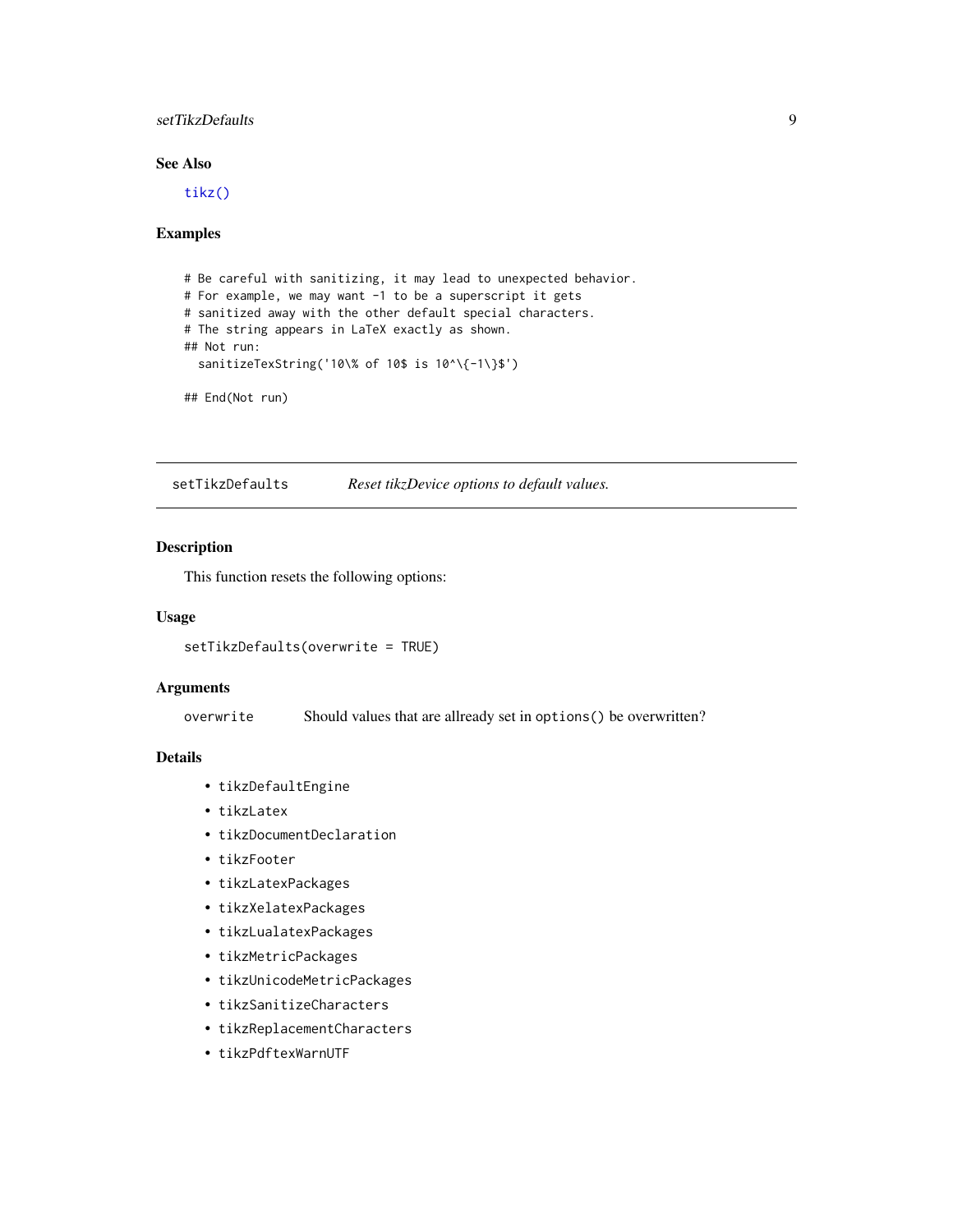## <span id="page-9-0"></span>Value

Nothing returned.

## Author(s)

Cameron Bracken <cameron.bracken@gmail.com> and Charlie Sharpsteen <source@sharpsteen.net>

## See Also

[tikz\(\)](#page-9-1)

## Examples

```
print( options( 'tikzDocumentDeclaration' ) )
options( tikzDocumentDeclaration = 'foo' )
setTikzDefaults()
print( options( 'tikzDocumentDeclaration' ) )
```
<span id="page-9-1"></span>

#### tikz *TikZ Graphics Device*

### Description

tikz() is used to open a R graphics device which supports output in the TikZ graphics language. TikZ code may be included inside a LaTeX document by specifying \usepackage{tikz} in the document header.

#### Usage

```
tikz(file = filename, filename = ifelse(onefile, "./Rplots.tex",
 "./Rplot%03d.tex"), width = 7, height = 7, onefile = TRUE,
 bg = "transparent", fg = "black", point size = 10,lwdUnit = getOption("tikzLwdUnit"), standAlone = FALSE,
 bareBones = FALSE, console = FALSE, sanitize = FALSE,
 engine = getOption("tikzDefaultEngine"),
 documentDeclaration = getOption("tikzDocumentDeclaration"), packages,
 footer = getOption("tikzFooter"),
 symbolicColors = getOption("tikzSymbolicColors"),
 colorFileName = "%s_colors.tex",
 maxSymbolicColors = getOption("tikzMaxSymbolicColors"),
 timestamp = TRUE, verbose = interactive())
```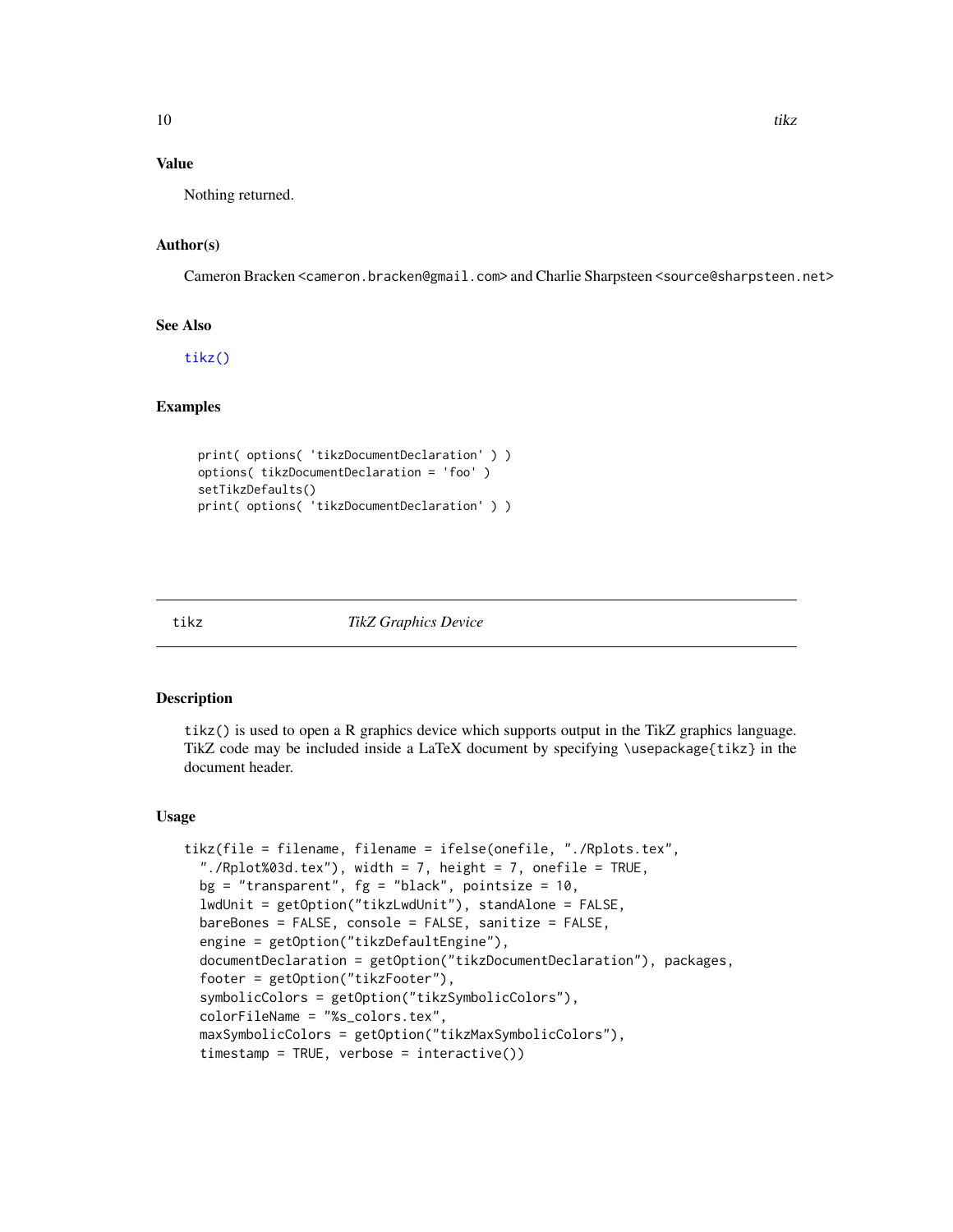#### <span id="page-10-0"></span>tikz tieta antzera eta aldean zuen bat zuen bat zuen bat zuen bat zuen bat zuen bat zuen bat zuen bat zuen bat

## Arguments

|                     | file, filename A character string indicating the desired path to the output file. If both arguments<br>are used in the function call, file will be preferred.                                                                                                                                                                     |
|---------------------|-----------------------------------------------------------------------------------------------------------------------------------------------------------------------------------------------------------------------------------------------------------------------------------------------------------------------------------|
| width               | The width of the output figure, in <b>inches</b> .                                                                                                                                                                                                                                                                                |
| height              | The height of the output figure, in <b>inches</b> .                                                                                                                                                                                                                                                                               |
| onefile             | Should output be directed to separate environments in a single file (default<br>TRUE). If FALSE this option works exactly like the argument of the same name to<br>pdf() (see there for more details).                                                                                                                            |
| bg                  | The starting background color for the plot.                                                                                                                                                                                                                                                                                       |
| fg                  | The starting foreground color for the plot.                                                                                                                                                                                                                                                                                       |
| pointsize           | Base pointsize used in the LaTeX document. This option is only used if a valid<br>pointsize cannot be extracted from the value of getOption("tikzDocumentDeclaration").<br>See the section "Font Size Calculations" in tikzDevice-package for more details.                                                                       |
| lwdUnit             | The number of pts in LaTeX that $1wd = 1$ in R is translated to. Defaults to 0.4<br>(LaTeX and TikZ default); for compatibility with R default, please use 72.27/96<br>(96 pixels in R is 1 inch, which is 72.27 points in TeX).                                                                                                  |
| standAlone          | A logical value indicating whether the output file should be suitable for direct<br>processing by LaTeX. A value of FALSE indicates that the file is intended for<br>inclusion in a larger document. See 'Details'.                                                                                                               |
| bareBones           | A logical value. When TRUE the figure will not be wrapped in a tikzpicture<br>environment. This option is useful for embedding one TikZ picture within an-<br>other. When TRUE multipage output will be drawn on a single page.                                                                                                   |
| console             | Should the output of tikzDevice be directed to the R console (default FALSE).<br>This is useful for dumping tikz output directly into a LaTeX document via<br>sink(). If TRUE, the file argument is ignored. Setting file = '' is equiv-<br>alent to setting console=TRUE.                                                        |
| sanitize            | Should special latex characters be replaced (Default FALSE). See the section<br>"Options That Affect Package Behavior" for which characters are replaced.                                                                                                                                                                         |
| engine              | a string specifying which TeX engine to use. Possible values are 'pdftex', 'xe-<br>tex' and 'luatex'. See the Unicode section of tikzDevice-package for details.                                                                                                                                                                  |
| documentDeclaration |                                                                                                                                                                                                                                                                                                                                   |
|                     | See the sections "Options That Affect Package Behavior" and "Font Size Calcu-<br>lations" of tikzDevice-package for more details.                                                                                                                                                                                                 |
| packages            | See the section "Options That Affect Package Behavior" of tikzDevice-package.                                                                                                                                                                                                                                                     |
| footer              | See the section "Options That Affect Package Behavior" of tikzDevice-package.                                                                                                                                                                                                                                                     |
| symbolicColors      | A logical value indicating whether colors are written as RGB values or as sym-<br>bolic names in which case the need to be defined in the LaTeX document. These<br>definitions can be generated with the following colorFileName parameter. See<br>also the section "Options That Affect Package Behavior" of tikzDevice-package. |
| colorFileName       | a character string indicating where the color map for symbolic colors is to be<br>stored. It can contain a placeholder %s where the tikz filename is inserted. If the<br>string is empty, no file is written.                                                                                                                     |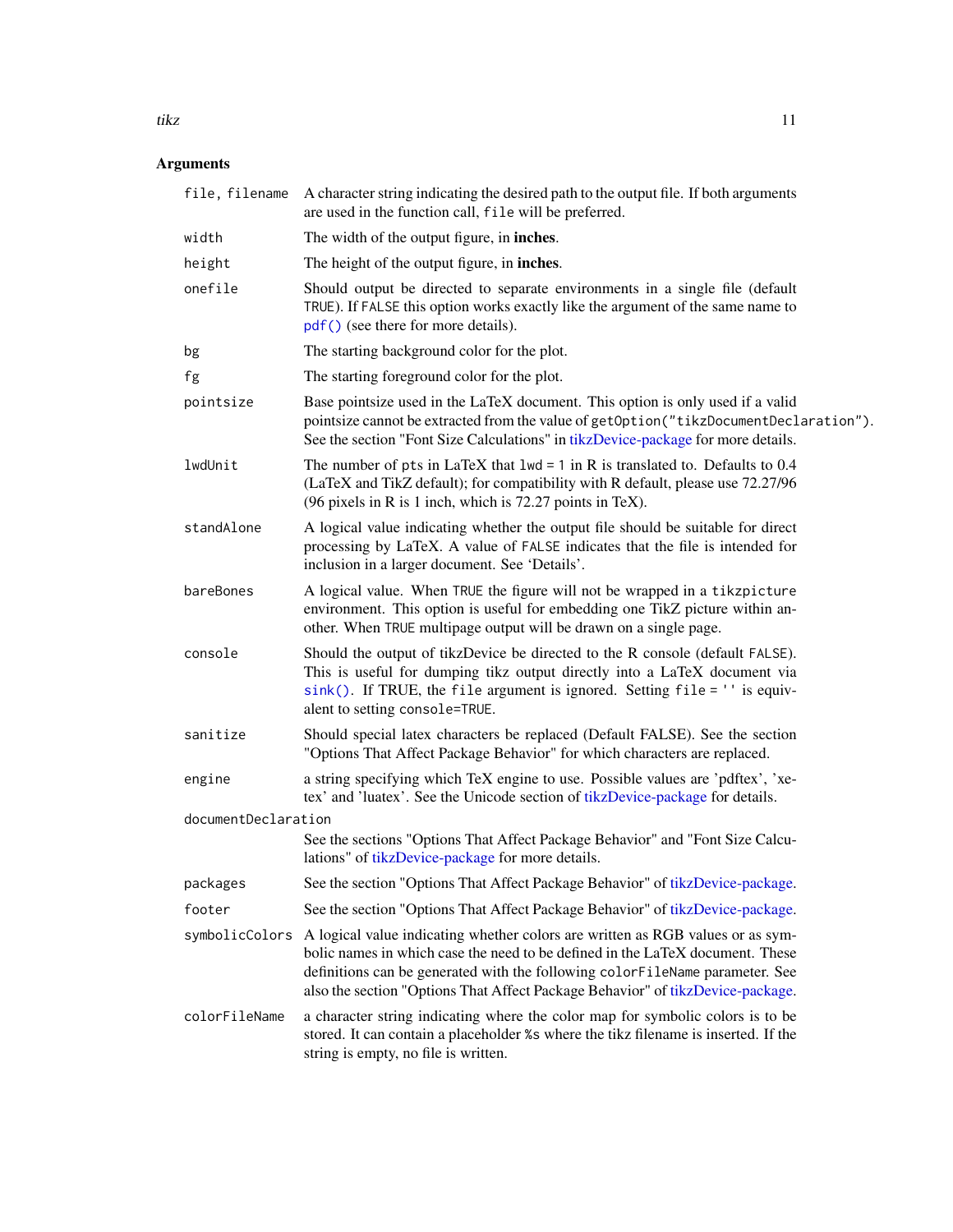<span id="page-11-0"></span>

| maxSymbolicColors |                                                                              |
|-------------------|------------------------------------------------------------------------------|
|                   | an integer number indicating the maximal number of distinct colors to write  |
|                   | symbolically. Any excess color will be defined as if symbolic Colors was     |
|                   | set to FALSE. See also the section "Options That Affect Package Behavior" of |

[tikzDevice-package.](#page-1-1) timestamp A logical value indicating whether a timestamp is written to the TeX file. verbose A logical value indicating whether diagnostic messages are printed when measuring dimensions of strings. Defaults to TRUE in interactive mode only, to FALSE

## Details

The TikZ device enables LaTeX-ready output from graphics functions. This is done by encoding graphics commands using TikZ markup. All text in a graphic output with tikz will be typeset by LaTeX and therefore will match whatever fonts are currently used in the document. This also means that LaTeX mathematics can be typeset directly into labels and annotations.

The TikZ device currently supports three modes of output depending on the value of the standAlone and bareBones arguments. If standAlone and bareBones are set to the default value of FALSE, the resulting file will only contain graphics output wrapped in a LaTeX tikzpicture environment. Since this file is not a complete LaTeX document, it will need to be included in another LaTeX document using the \input command. For example:

```
\documentclass{article}
\usepackage{tikz}
\begin{document}
\begin{figure}
  \centering
  \input{Rplots.tex}
  \caption{}
\end{figure}
\end{document}
```
otherwise.

When standAlone is set to TRUE, the device wraps the tikzpicture environment in a complete LaTeX document suitable for direct compilation. In this mode the preview package is used to crop the resulting output to the bounding box of the graphic.

When bareBones is set to TRUE, the output is not wrapped in a document or a tikzpicture environment. This is useful for embedding an generated graphic within an existing TikZ picture.

In cases where both standAlone and bareBones have been set to TRUE, the standAlone option will take precedence.

When the option symbolicColors is set to TRUE, the colors will be written as symbolic names, e.g. red,gray90 and similar. If the color is not mapped to a symbolic name in R, the color will be named XXXXX when #XXXXXX is its hexadecimal color. All the color names will have to be defined in the enclosing document, which is automatically written if the path of a color file colorFileName is set.

#### Value

tikz() returns no values.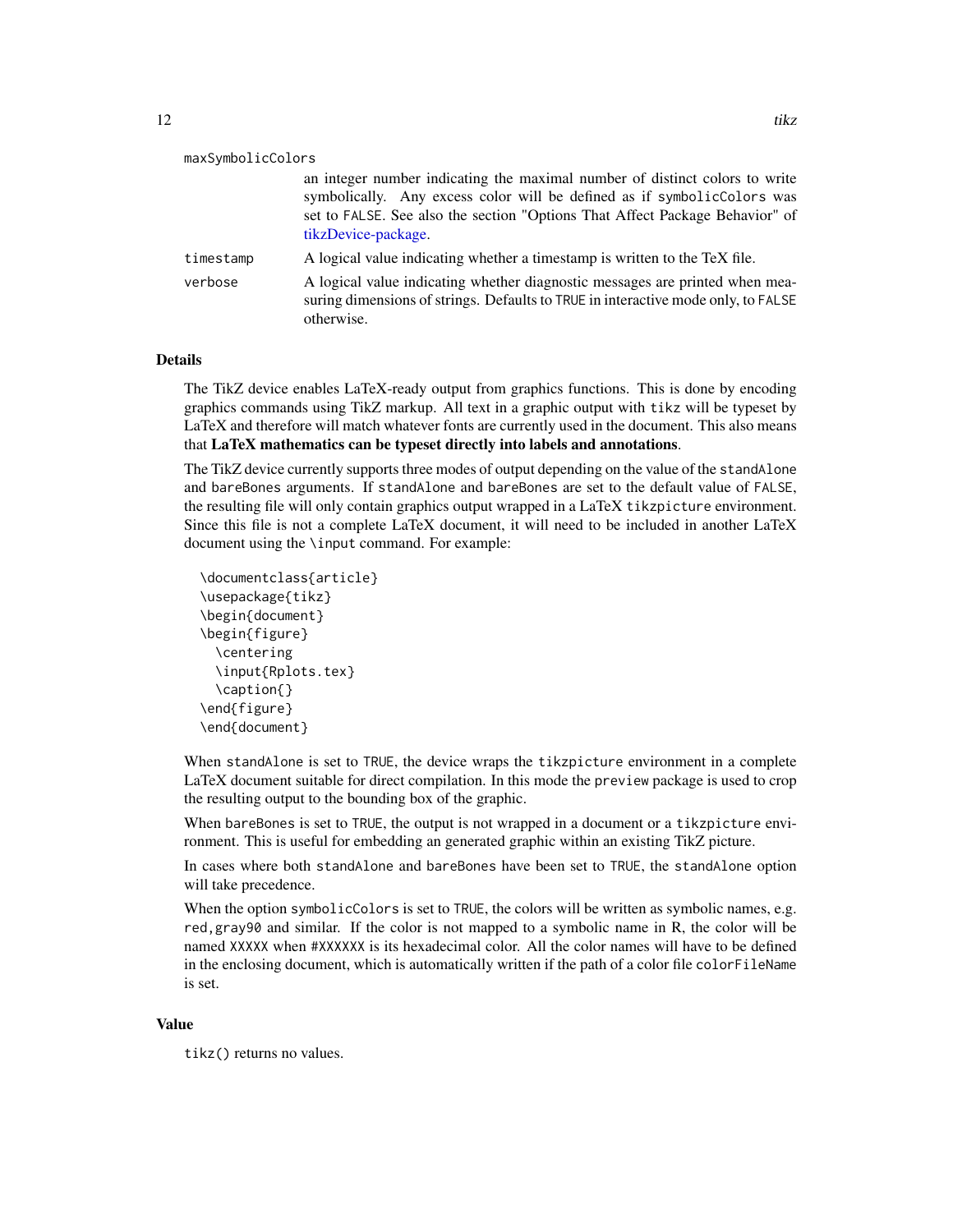## <span id="page-12-0"></span>Note

To compile the output of tikz a working installation of LaTeX and PGF is needed. Current releases of the TikZ package are available from <http://www.ctan.org>. The package may also be installed through the MikTeX package manager on Windows or using the TeX Live package manager, tlmgr, on Unix/Linux/OS X. The TeX Live package manager will only be installed by default for TeX Live distributions dated 2008 and later. Both bleeding-edge and release versions of TikZ may be obtained from the project website hosted at <http://sourceforge.net/projects/pgf/>.

Multiple plots will be placed as separate environments in the output file.

## Author(s)

Charlie Sharpsteen <source@sharpsteen.net> and Cameron Bracken <cameron.bracken@gmail.com>

## References

The TikZ and PGF Packages: Manual for version 2.00 <http://sourceforge.net/projects/pgf> Till Tantau, February 20, 2008

#### See Also

```
pictex(), getLatexCharMetrics(), getLatexStrWidth(), setTikzDefaults(), tikzAnnotate(),
sanitizeTexString()
```
#### Examples

```
## Not run:
```

```
## Example 1 ###################################
#Set up temporary work directory
td \leftarrow tempdir()tf <- file.path(td,'example1.tex')
oldwd <- getwd()
setwd(td)
# Minimal plot
tikz(tf,standAlone=TRUE)
 plot(1)
dev.off()
# View the output
tools::texi2dvi(tf,pdf=T)
system(paste(getOption('pdfviewer'),file.path(td,'example1.pdf')))
setwd(oldwd)
################################################
## Example 2 ###################################
#Set up temporary work directory
```

```
td \leftarrow tempdir()tf <- file.path(td,'example2.tex')
```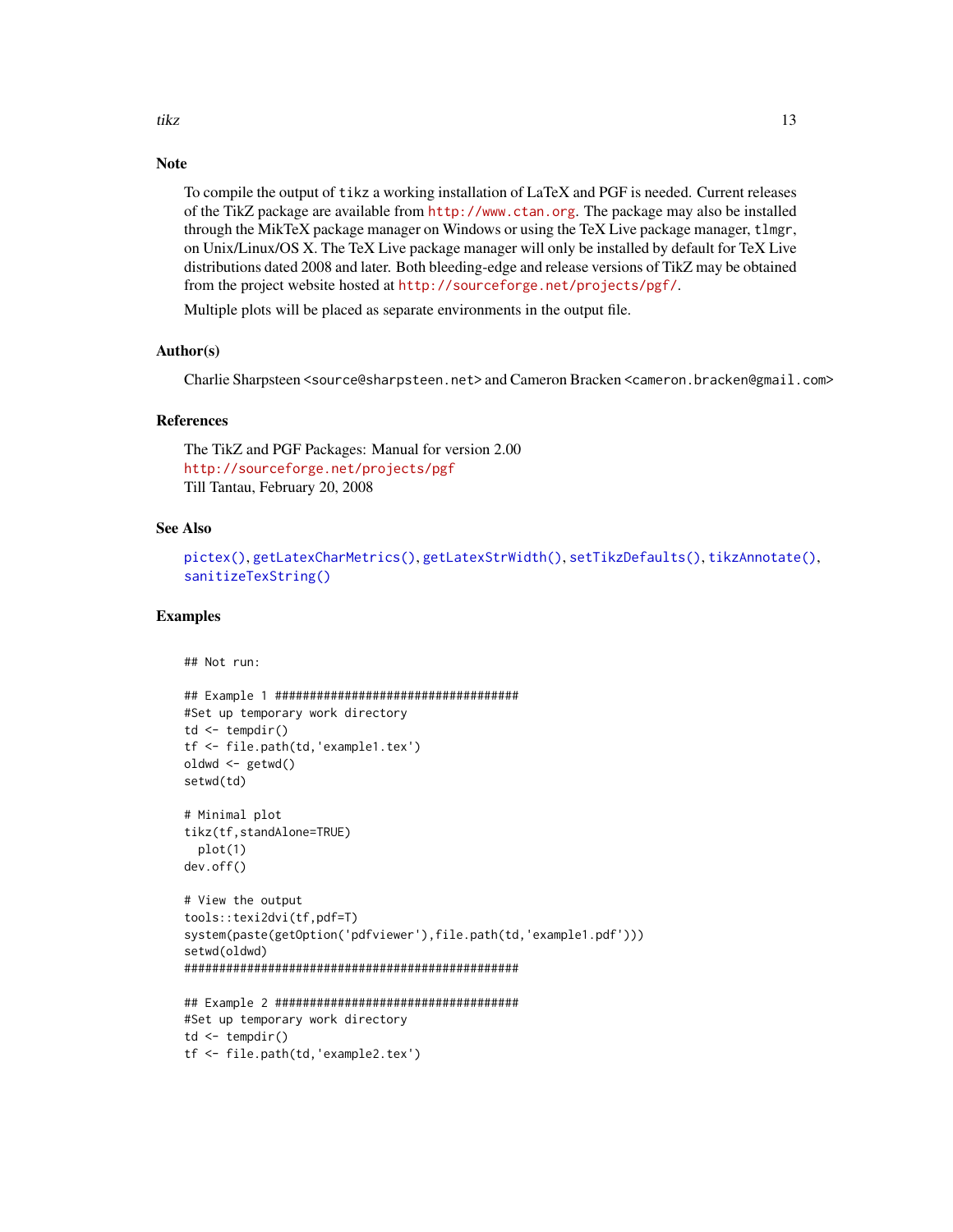```
oldwd <- getwd()
setwd(td)
#LaTeX math symbol names
syms <-c('alpha','theta','tau','beta','vartheta','pi','upsilon',
         'gamma','gamma','varpi','phi','delta','kappa','rho',
         'varphi','epsilon','lambda','varrho','chi','varepsilon',
         'mu','sigma','psi','zeta','nu','varsigma','omega','eta',
         'xi','Gamma','Lambda','Sigma','Psi','Delta','Xi','Upsilon',
         'Omega','Theta','Pi','Phi')
x <- rnorm(length(syms))
y <- rnorm(length(syms))
tikz(tf,standAlone=TRUE)
 plot(-2:2, -2:2, type = "n", axes=F,
     xlab='', ylab='', main='TikZ Device Math Example')
    text(x,y,paste('\\\\Large$\\\\',syms,'$',sep=''))
dev.off()
#View the output
tools::texi2dvi(tf,pdf=TRUE)
system(paste(getOption('pdfviewer'),file.path(td,'example2.pdf')))
setwd(oldwd)
################################################
## Example 3 ###################################
#Set up temporary work directory
td \leftarrow tempdir()tf <- file.path(td,'example3.tex')
oldwd <- getwd()
setwd(td)
tikz(tf,standAlone=TRUE)
 plot(-2:2, -2:2, type = "n", axes=F, xlab='', ylab='', main='Random Circles')
   points(rnorm(50), rnorm(50), pch=21,
     bg=rainbow(50,alpha=.5), cex=10)
dev.off()
#View the output
tools::texi2dvi(tf,pdf=TRUE)
system(paste(getOption('pdfviewer'),file.path(td,'example3.pdf')))
setwd(oldwd)
################################################
## End(Not run)
```
<span id="page-13-1"></span>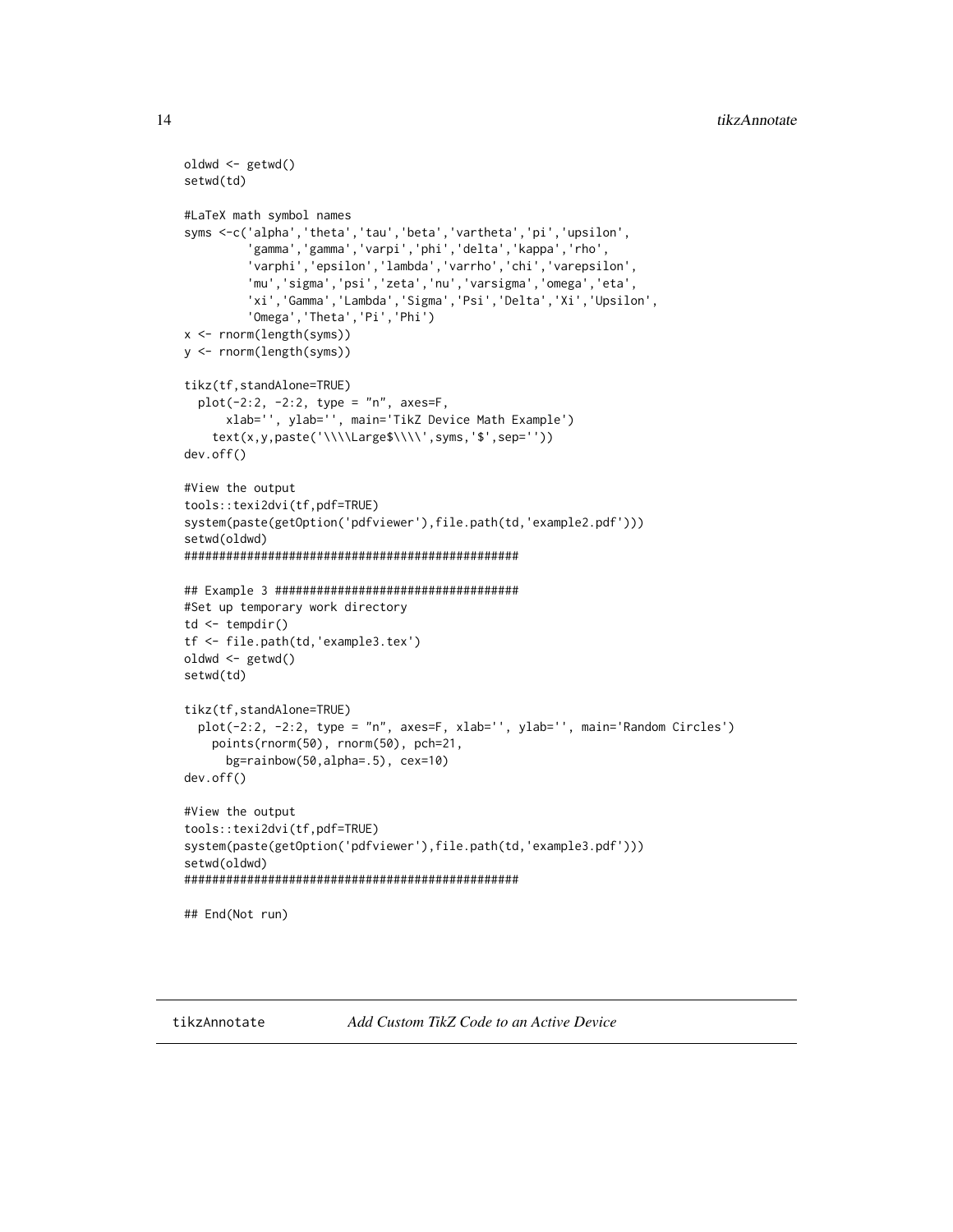#### <span id="page-14-0"></span>tikzAnnotate 15

## Description

These functions allow custom (LaTeX) commands to be added to the output of an active tikzDevice.

## Usage

```
tikzAnnotate(annotation, checkstate = TRUE)
tikzNode(x = NULL, y = NULL, opts = NULL, name = NULL,content = NULL, units = "user")
tikzCoord(x, y, name, units = "user")tikzAnnotateGrob(annotation)
tikzNodeGrob(x = NULL, y = NULL, opts = NULL, name = NULL,content = NULL, units = "native")
tikzCoordGrob(x, y, name, units = "native")
grid.tikzAnnotate(annotation, draw = TRUE)
grid.tikzNode(x = NULL, y = NULL, opts = NULL, name = NULL,content = NULL, units = "native", draw = TRUE)
grid.tikzCoord(x, y, name, units = "native", draw = TRUE)
```
## Arguments

| annotation   | A character vector, one element per line to be added to the open tikz device.                                                                                                                                                        |
|--------------|--------------------------------------------------------------------------------------------------------------------------------------------------------------------------------------------------------------------------------------|
| checkstate   | A logical, whether to "flush" the device state prior to writing the annotation.                                                                                                                                                      |
| $\mathsf{x}$ | numeric, x location for a named coordinate in user coordinates                                                                                                                                                                       |
| y            | numeric, y location for a named coordinate in user coordinates                                                                                                                                                                       |
| opts         | A character string that will be used as options for a node. See the "Nodes and<br>Edges" section of the TikZ manual for complete details.                                                                                            |
| name         | Optional character string that will be used as a name for a coordinate or node.<br>Other TikZ commands can use this name to refer to a location in a graphic.                                                                        |
| content      | A character string that will be used as the content to be displayed inside of a<br>node. If left as NULL a coordinate will be created instead of a node. If a node<br>with empty content is truely desired, pass an empty string "". |
| units        | Character string specifying the unit system associated with x and y. See gr convert $X()$<br>for acceptable units in base graphics and unit() for acceptable units in grid<br>graphics.                                              |
| draw         | A logical value indicating whether graphics output should be produced.                                                                                                                                                               |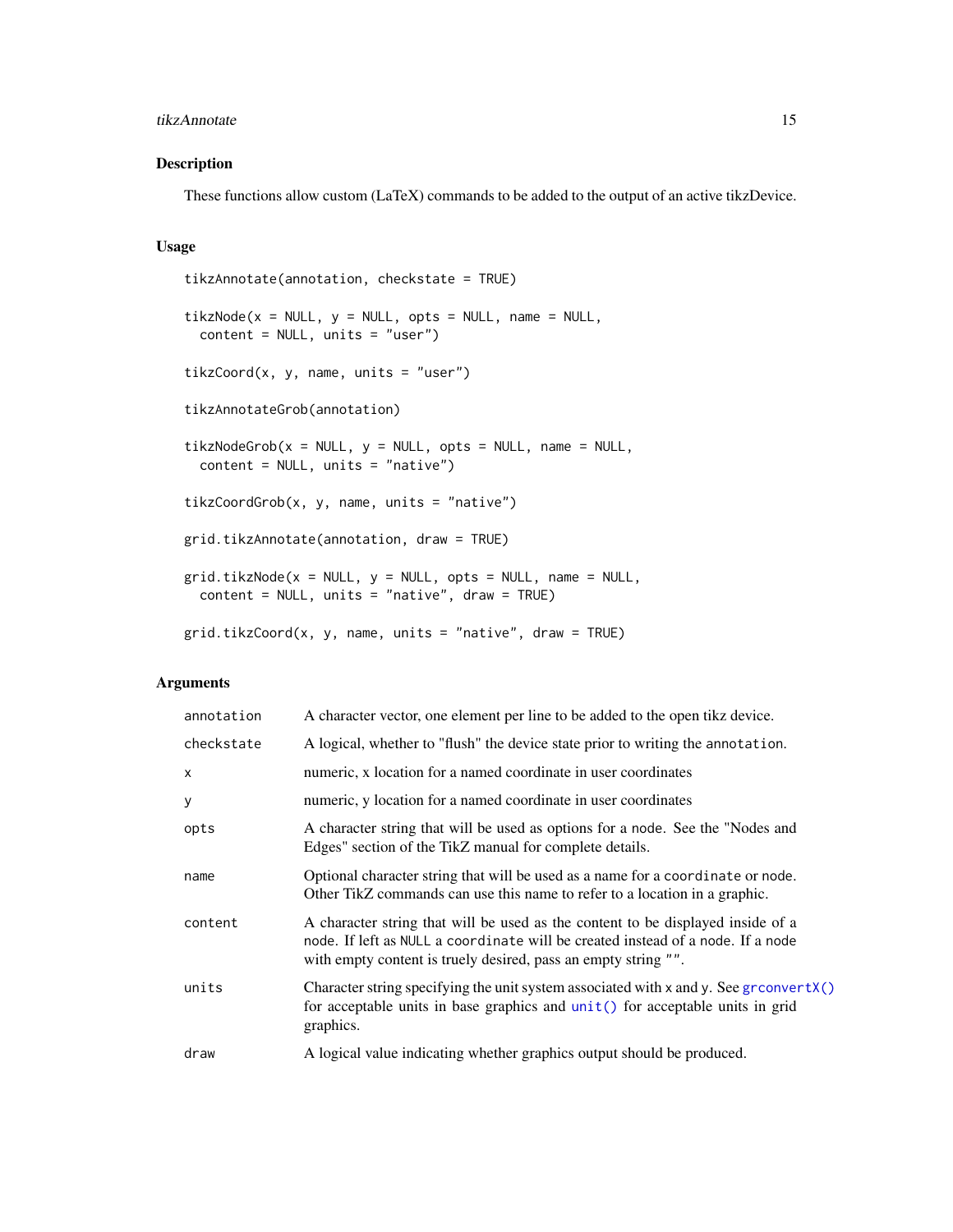## Details

tikzAnnotate is intended to allow the insertion of arbitrary TikZ commands into the output stream of a graphic. For LaTeX commands that reference specific locations in an R plot, coordinates must be specified in "device units" which for tikz output are TeX points relative to the lower left corner of the device canvas. Functions such as [grconvertX\(\)](#page-0-0) and [gridToDevice\(\)](#page-6-2) can help make the necessary conversions for base and grid graphics. The tikzNode and tikzCoord functions automatically perform unit conversions acording the the value of their units parameters.

tikzNode is a wrapper for tikzAnnotate that inserts TikZ \node or \coordinates commands into the output. The difference between a node and a coordinate is the presence of a content section that can contain arbitrary LaTeX text. This is useful for adding textual annotations at specific locations in a TikZ graphic. The tikzCoord function is a wrapper for tikzNode that simplifies the task of inserting named coordinates.

Additionally, the tikzAnnotateGrob, tikzNodeGrob and tikzCoordGrob functions are supplied for creating grid objects or "[grob\(\)](#page-0-0)s" that can be used in Grid graphics. High level wrapper functions grid.tikzAnnotate, grid.tikzNode and grid.tikzCoord are also supplied which creat and render a grob in one step.

See the TikZ Device vignette for more information and examples and the TikZ manual for the definitive reference on what is possible with nodes.

#### Value

Nothing returned.

## Author(s)

Cameron Bracken [cameron.bracken@gmail.com](mailto:cameron.bracken@gmail.com) and Charlie Sharpsteen <source@sharpsteen.net>

### See Also

```
grconvertX() grconvertY() gridToDevice() unit() tikz()
```
## Examples

```
## Not run:
```

```
### Example 1: Annotations in Base Graphics
# Load some additional TikZ libraries
tikz("annotation.tex",width=4,height=4,
 packages = c(getOption('tikzLatexPackages'),
    "\\usetikzlibrary{decorations.pathreplacing}",
    "\\usetikzlibrary{positioning}",
    "\\usetikzlibrary{shapes.arrows,shapes.symbols}")
)
p <- rgamma (300 ,1)
outliers \leq which( p > quantile(p, .75)+1.5*IQR(p) )
boxplot(p)
```
<span id="page-15-0"></span>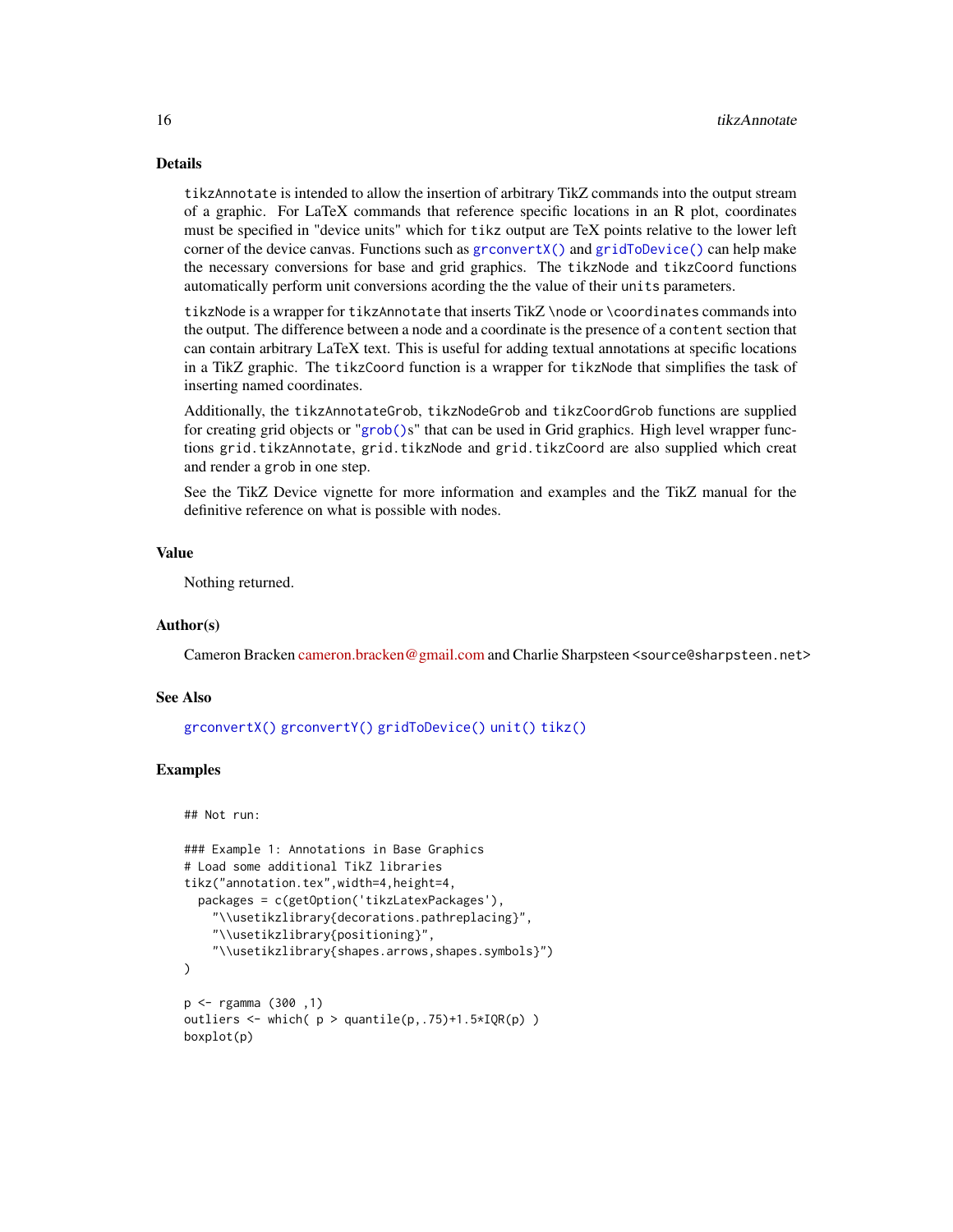```
# Add named coordinates that other TikZ commands can hook onto
tikzCoord(1, min(p[outliers]), 'min outlier')
tikzCoord(1, max(p[outliers]), 'max outlier')
# Use tikzAnnotate to insert arbitrary code, such as drawing a
# fancy path between min outlier and max outlier.
tikzAnnotate(c("\\draw[very thick,red,",
  # Turn the path into a brace.
  'decorate,decoration={brace,amplitude=12pt},',
  # Shift it 1em to the left of the coordinates
  'transform canvas={xshift=-1em}]',
  '(min outlier) --',
  # Add a node with some text in the middle of the path
  'node[single arrow,anchor=tip,fill=white,draw=green,',
  'left=14pt, text width=0.70in, align=center]',
  '{Holy Outliers Batman!}', '(max outlier);'))
# tikzNode can be used to place nodes with customized options and content
tikzNode(
  opts='starburst,fill=green,draw=blue,very thick,right=of max outlier',
  content='Wow!'
\lambdadev.off()
### Example 2: Annotations in Grid Graphics
library(grid)
tikz("grid_annotation.tex",width=4,height=4,
  packages = c(getOption('tikzLatexPackages'),
    "\\usetikzlibrary{shapes.callouts}")
)
pushViewport(plotViewport())
pushViewport(dataViewport(1:10, 1:10))
grid.rect()
grid.xaxis()
grid.yaxis()
grid.points(1:10, 1:10)
for ( i in seq(2,8,2) ){
  grid.tikzNode(i,i,opts='ellipse callout,draw,anchor=pointer',content=i)
}
dev.off()
## End(Not run)
```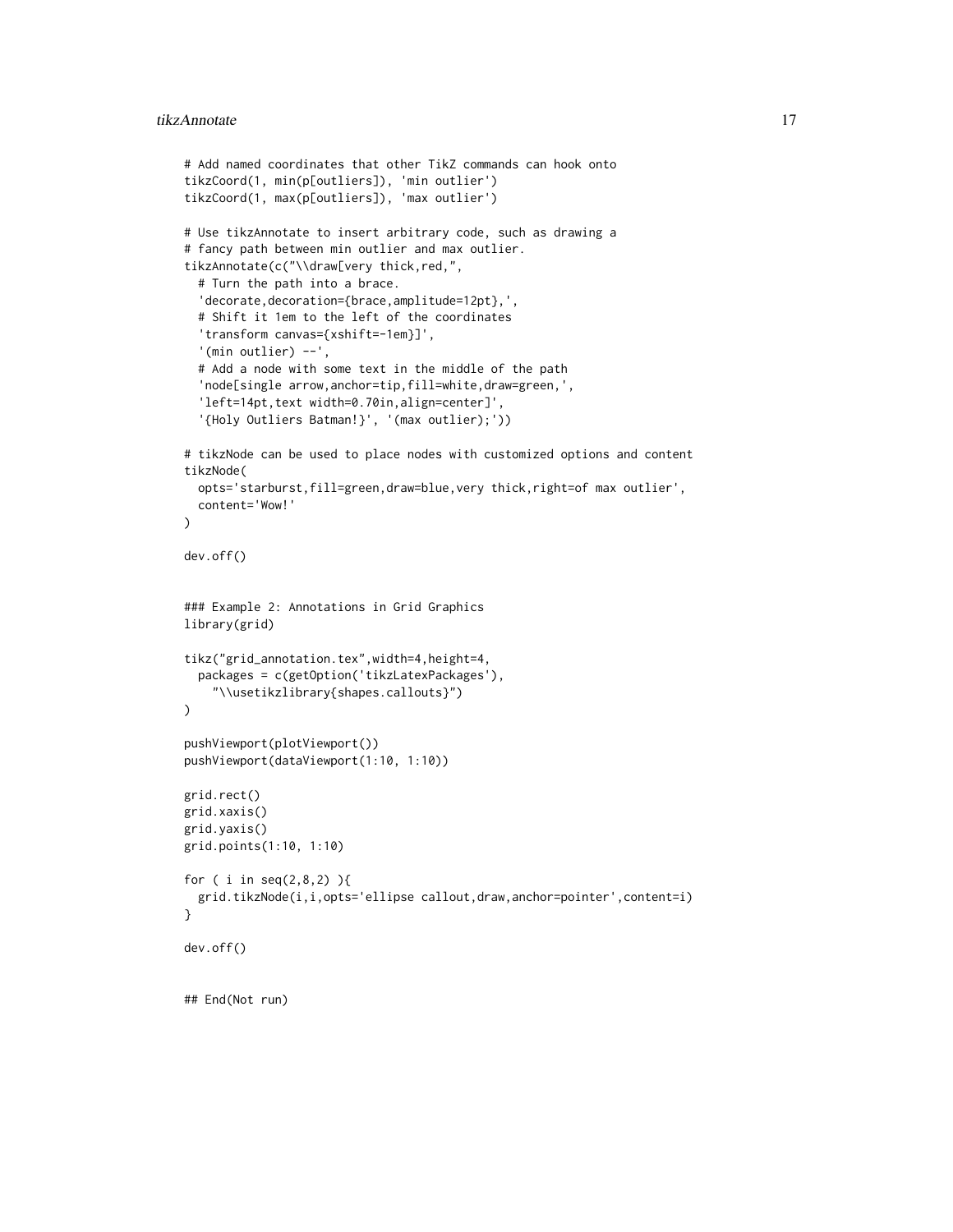<span id="page-17-0"></span>tikzCompilerInfo *Print paths to TeX compilers.*

## Description

This function reports information concerning compilers that the tikz device will use to calculate character metrics. Information on LaTeX will always be available but information on XeLaTeX and LuaLaTeX will only be reported if the compilers were found.

#### Usage

tikzCompilerInfo(verbose = TRUE)

### Arguments

verbose If set to FALSE, calling this function will not cause any output to be printed to the screen. Defaults to TRUE.

## Value

Invisibly returns a list containing paths to TeX compilers.

## Author(s)

Charlie Sharpsteen <source@sharpsteen.net>

## See Also

[tikz\(\)](#page-9-1)

tikzTest *Test invocation of a LaTeX engine.*

## Description

This function simulates the measurement of dimensions and prints detailed information in case of errors.

#### Usage

```
tikzTest(texString = "A", engine = getOption("tikzDefaultEngine"),
  documentDeclaration = getOption("tikzDocumentDeclaration"), packages)
```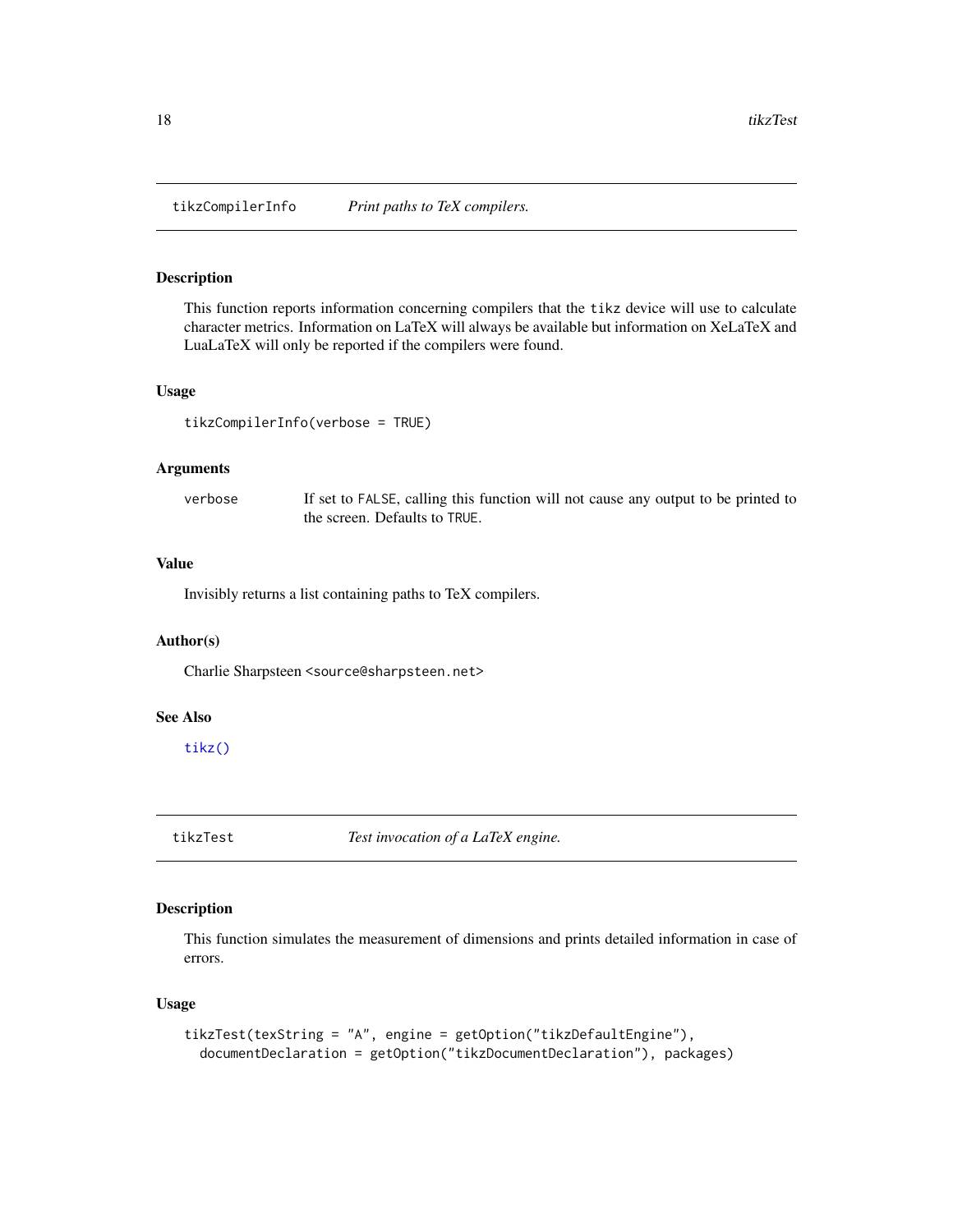#### <span id="page-18-0"></span>tikzTest 19

## Arguments

| texString           | An arbitrary string for which the width is to be calculated. May contain LaTeX<br>markup.                                                                        |
|---------------------|------------------------------------------------------------------------------------------------------------------------------------------------------------------|
| engine              | a string specifying which TeX engine to use. Possible values are 'pdftex', 'xe-<br>tex' and 'luatex'. See the Unicode section of tikzDevice-package for details. |
| documentDeclaration |                                                                                                                                                                  |
|                     | See the sections "Options That Affect Package Behavior" and "Font Size Calcu-<br>lations" of tikzDevice-package for more details.                                |
| packages            | See the section "Options That Affect Package Behavior" of tikzDevice-package.                                                                                    |

## See Also

[tikz\(\)](#page-9-1)